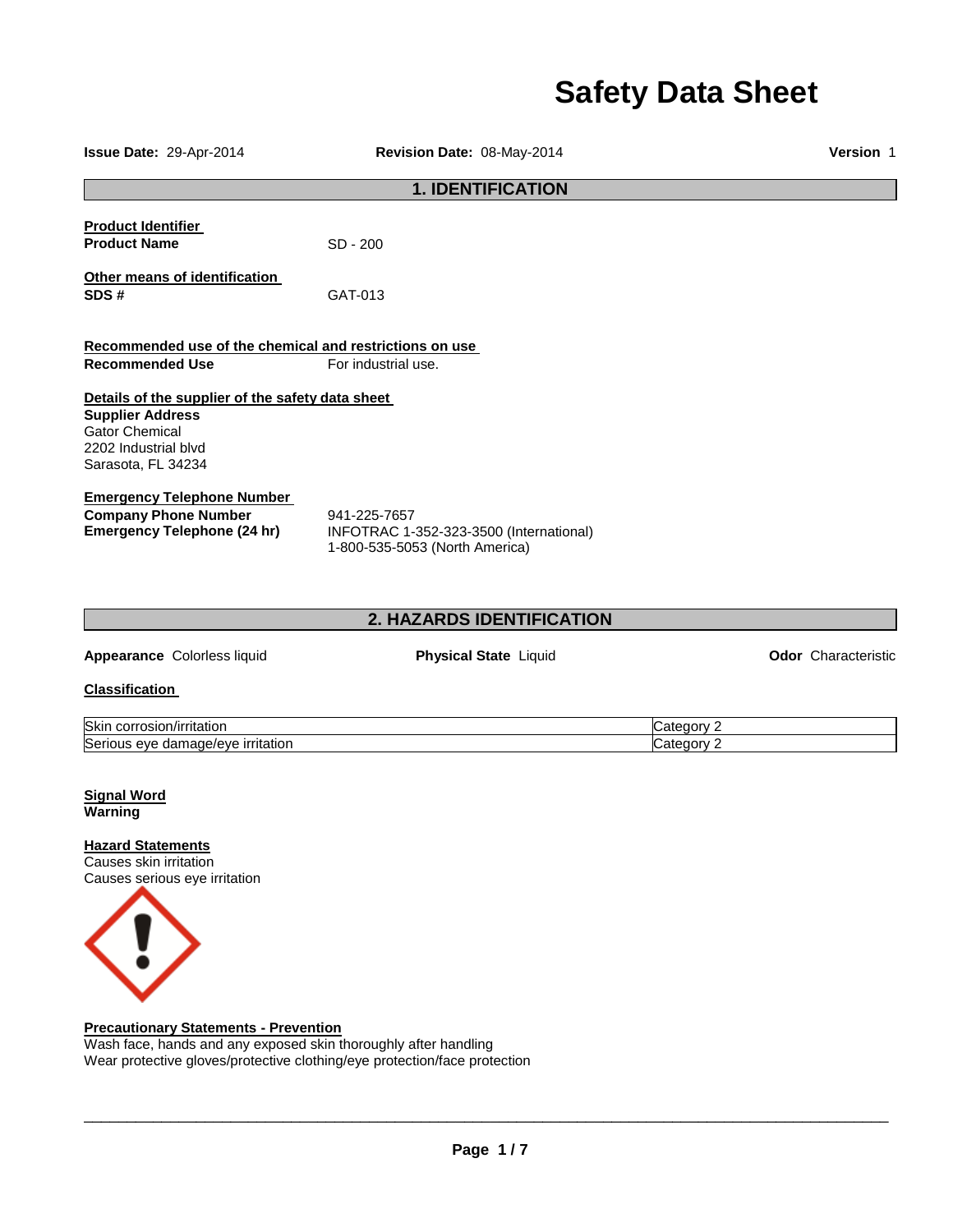#### **Precautionary Statements - Response**

IF IN EYES: Rinse cautiously with water for several minutes. Remove contact lenses, if present and easy to do. Continue rinsing If eye irritation persists: Get medical advice/attention IF ON SKIN: Wash with plenty of soap and water If skin irritation occurs: Get medical advice/attention Take off contaminated clothing and wash it before reuse

\_\_\_\_\_\_\_\_\_\_\_\_\_\_\_\_\_\_\_\_\_\_\_\_\_\_\_\_\_\_\_\_\_\_\_\_\_\_\_\_\_\_\_\_\_\_\_\_\_\_\_\_\_\_\_\_\_\_\_\_\_\_\_\_\_\_\_\_\_\_\_\_\_\_\_\_\_\_\_\_\_\_\_\_\_\_\_\_\_\_\_\_\_

#### **Unknown Acute Toxicity**

1-3% of the mixture consists of ingredient(s) of unknown toxicity

# **3. COMPOSITION/INFORMATION ON INGREDIENTS**

| <b>Chemical Name</b>                                  | CAS No     | Weight-% |
|-------------------------------------------------------|------------|----------|
| Di-n-alkyl Dimethyl Ammonium<br>Chloride              | 68424-95-3 |          |
| I dimethyl benzyl ammonium chloride (C12-16)<br>Alkyl | 68424-85-1 |          |

\*\*If Chemical Name/CAS No is "proprietary" and/or Weight-% is listed as a range, the specific chemical identity and/or percentage of composition has been withheld as a trade secret.\*\*

# **4. FIRST-AID MEASURES First Aid Measures General Advice** Provide this SDS to medical personnel for treatment. **Eye Contact** Immediately flush with plenty of water. After initial flushing, remove any contact lenses and continue flushing for at least 15 minutes. If eye irritation persists: Get medical advice/attention. **Skin Contact Remove contaminated clothing; wash affected area with soap and water; launder** contaminated clothing before reuse; if irritation persists, seek medical attention. **Inhalation Remove affected person to fresh air; provide oxygen if breathing is difficult. Ingestion** Give two glasses of water for dilution; Do not induce vomiting; never give anything by mouth to an unconscious person; seek medical attention. **Most important symptoms and effects Symptoms INHALATION:** Inhalation of mists or vapors may cause irritation to upper respiratory tract and mucous membranes. SKIN: Contact with skin may cause irritation, dermatitis. EYES: Contact with eyes may cause pain and irritation.

INGESTION: May be irritating to digestive tract; may cause gastric distress, stomach pains.

#### **Indication of any immediate medical attention and special treatment needed**

| <b>Notes to Physician</b> | MEDICAL CONDITIONS GENERALLY AGGRAVATED BY EXPOSURE: Preexisting skin,          |
|---------------------------|---------------------------------------------------------------------------------|
|                           | eye, or respiratory disorders may become aggravated through prolonged exposure. |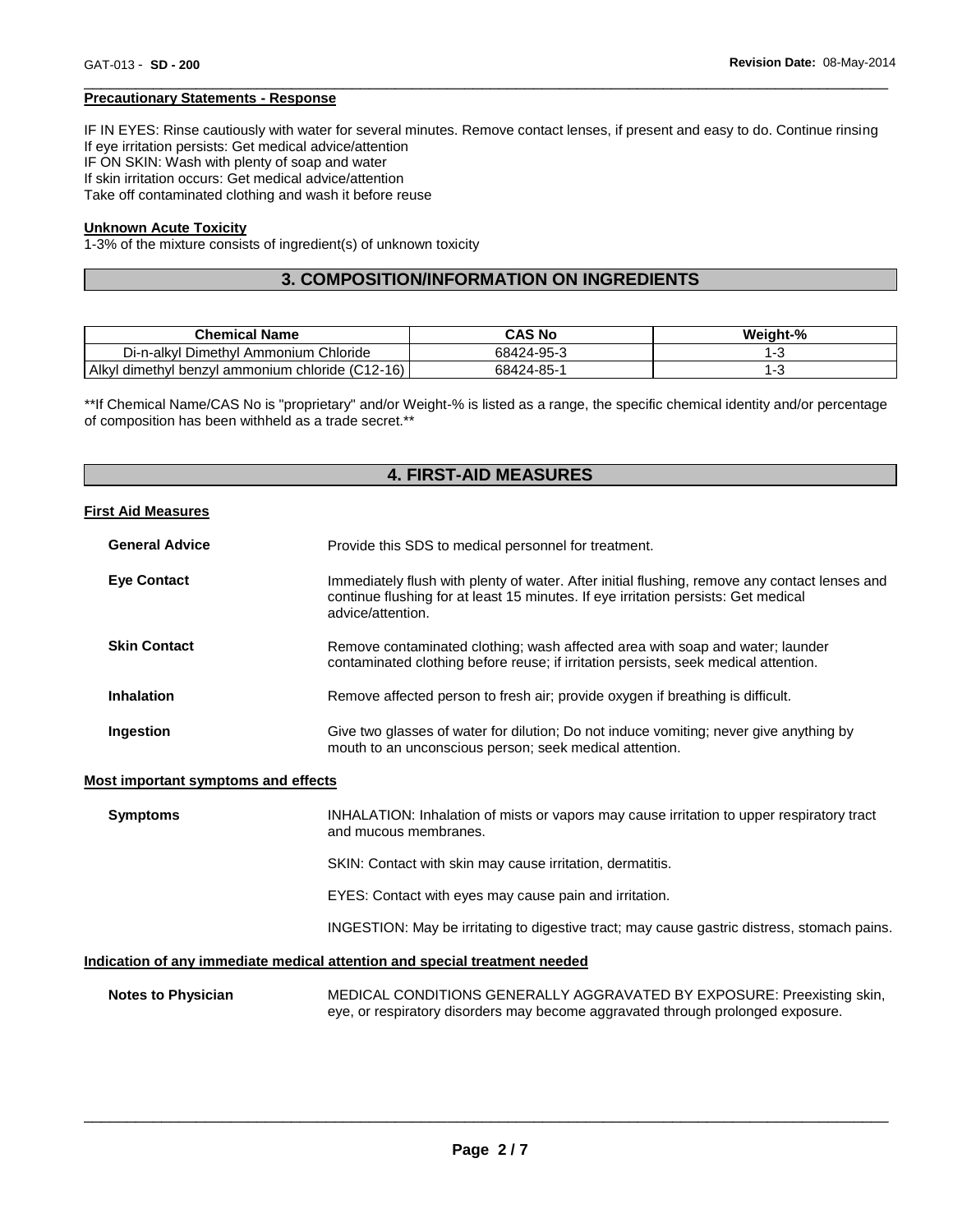#### \_\_\_\_\_\_\_\_\_\_\_\_\_\_\_\_\_\_\_\_\_\_\_\_\_\_\_\_\_\_\_\_\_\_\_\_\_\_\_\_\_\_\_\_\_\_\_\_\_\_\_\_\_\_\_\_\_\_\_\_\_\_\_\_\_\_\_\_\_\_\_\_\_\_\_\_\_\_\_\_\_\_\_\_\_\_\_\_\_\_\_\_\_ **5. FIRE-FIGHTING MEASURES**

#### **Suitable Extinguishing Media**

Carbon dioxide, water, water fog, dry chemical, chemical foam.

#### **Unsuitable Extinguishing Media** Not determined.

#### **Specific Hazards Arising from the Chemical**

Product is not flammable.

#### **Protective equipment and precautions for firefighters**

As in any fire, wear self-contained breathing apparatus pressure-demand, MSHA/NIOSH (approved or equivalent) and full protective gear. Keep containers cool with water spray to prevent container rupture due to steam buildup; floor will become slippery if material is released.

#### **6. ACCIDENTAL RELEASE MEASURES**

#### **Personal precautions, protective equipment and emergency procedures**

| <b>Personal Precautions</b>      | Use personal protective equipment as required.                                                                         |
|----------------------------------|------------------------------------------------------------------------------------------------------------------------|
| <b>Environmental Precautions</b> | See Section 12 for additional Ecological Information. Do not discharge into lakes, ponds,<br>streams or public waters. |

#### **Methods and material for containment and cleaning up**

| <b>Methods for Containment</b> | Prevent further leakage or spillage if safe to do so. Soak up and contain spill with an<br>absorbent material. |
|--------------------------------|----------------------------------------------------------------------------------------------------------------|
| <b>Methods for Clean-Up</b>    | Sweep up absorbed material and shovel into suitable containers for disposal.                                   |

# **7. HANDLING AND STORAGE**

#### **Precautions for safe handling**

| <b>Advice on Safe Handling</b> | Handle in accordance with good industrial hygiene and safety practice. Wash face, hands,             |
|--------------------------------|------------------------------------------------------------------------------------------------------|
|                                | and any exposed skin thoroughly after handling. Use personal protection recommended in<br>Section 8. |

#### **Conditions for safe storage, including any incompatibilities**

| <b>Storage Conditions</b> | Keep containers tightly closed in a dry, cool and well-ventilated place. |
|---------------------------|--------------------------------------------------------------------------|
|                           |                                                                          |

**Incompatible Materials Strong oxidizers, Strong acids.** 

# **8. EXPOSURE CONTROLS/PERSONAL PROTECTION**

#### **Exposure Guidelines**

# **Appropriate engineering controls Engineering Controls** Apply technical measures to comply with the occupational exposure limits. **Individual protection measures, such as personal protective equipment**

**Eye/Face Protection** Wear protective eyeglasses or chemical safety goggles.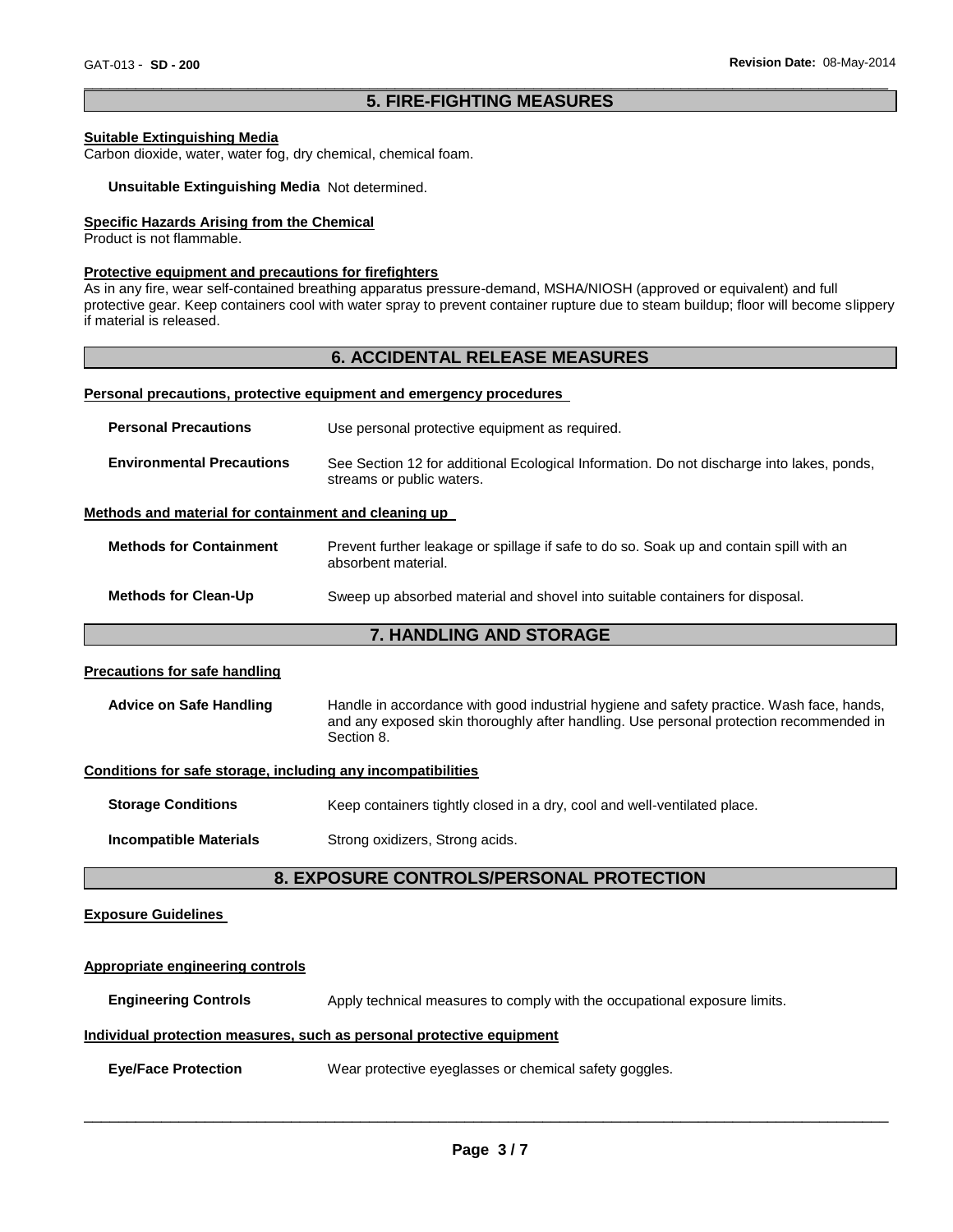# **Skin and Body Protection** Neoprene or rubber gloves with cuffs; Coveralls, apron, or other equipment should be worn to minimize skin contact. **Respiratory Protection** Follow OSHA respirator regulations (29 CFR 1910.134) and, if necessary, wear a MSHA/NIOSH-approved respirator.

\_\_\_\_\_\_\_\_\_\_\_\_\_\_\_\_\_\_\_\_\_\_\_\_\_\_\_\_\_\_\_\_\_\_\_\_\_\_\_\_\_\_\_\_\_\_\_\_\_\_\_\_\_\_\_\_\_\_\_\_\_\_\_\_\_\_\_\_\_\_\_\_\_\_\_\_\_\_\_\_\_\_\_\_\_\_\_\_\_\_\_\_\_

**General Hygiene Considerations** Handle in accordance with good industrial hygiene and safety practice.

# **9. PHYSICAL AND CHEMICAL PROPERTIES**

#### **Information on basic physical and chemical properties**

| <b>Physical State</b><br>Appearance<br>Color | Liquid<br>Colorless liquid<br><b>Colorless</b> | Odor<br><b>Odor Threshold</b> | Characteristic<br>Not determined |
|----------------------------------------------|------------------------------------------------|-------------------------------|----------------------------------|
| <b>Property</b>                              | Values                                         | Remarks • Method              |                                  |
| рH                                           | $7.0 - 8.0$                                    |                               |                                  |
| <b>Melting Point/Freezing Point</b>          | Not determined                                 |                               |                                  |
| <b>Boiling Point/Boiling Range</b>           | 100 °C / 212 °F                                |                               |                                  |
| <b>Flash Point</b>                           | Not flammable                                  |                               |                                  |
| <b>Evaporation Rate</b>                      | $<$ 1                                          | (Water = 1)                   |                                  |
| <b>Flammability (Solid, Gas)</b>             | Not determined                                 |                               |                                  |
| <b>Upper Flammability Limits</b>             | Not determined                                 |                               |                                  |
| <b>Lower Flammability Limit</b>              | Not determined                                 |                               |                                  |
| <b>Vapor Pressure</b>                        | 17 mm Hg @ 20 ° C                              |                               |                                  |
| <b>Vapor Density</b>                         | >1                                             | $(Air=1)$                     |                                  |
| <b>Specific Gravity</b>                      | 1.010                                          | $(1=Water)$                   |                                  |
| <b>Water Solubility</b>                      | Completely soluble                             |                               |                                  |
| Solubility in other solvents                 | Not determined                                 |                               |                                  |
| <b>Partition Coefficient</b>                 | Not determined                                 |                               |                                  |
| <b>Auto-ignition Temperature</b>             | Not determined                                 |                               |                                  |
| <b>Decomposition Temperature</b>             | Not determined                                 |                               |                                  |
| <b>Kinematic Viscosity</b>                   | Not determined                                 |                               |                                  |
| <b>Dynamic Viscosity</b>                     | Not determined                                 |                               |                                  |
| <b>Explosive Properties</b>                  | Not determined                                 |                               |                                  |
| <b>Oxidizing Properties</b>                  | Not determined                                 |                               |                                  |

# **10. STABILITY AND REACTIVITY**

#### **Reactivity**

Not reactive under normal conditions.

#### **Chemical Stability**

Stable under recommended storage conditions.

#### **Possibility of Hazardous Reactions**

None under normal processing.

#### **Conditions to Avoid**

Extreme temperatures.

#### **Incompatible Materials**

Strong oxidizers, Strong acids.

#### **Hazardous Decomposition Products**

Carbon oxides.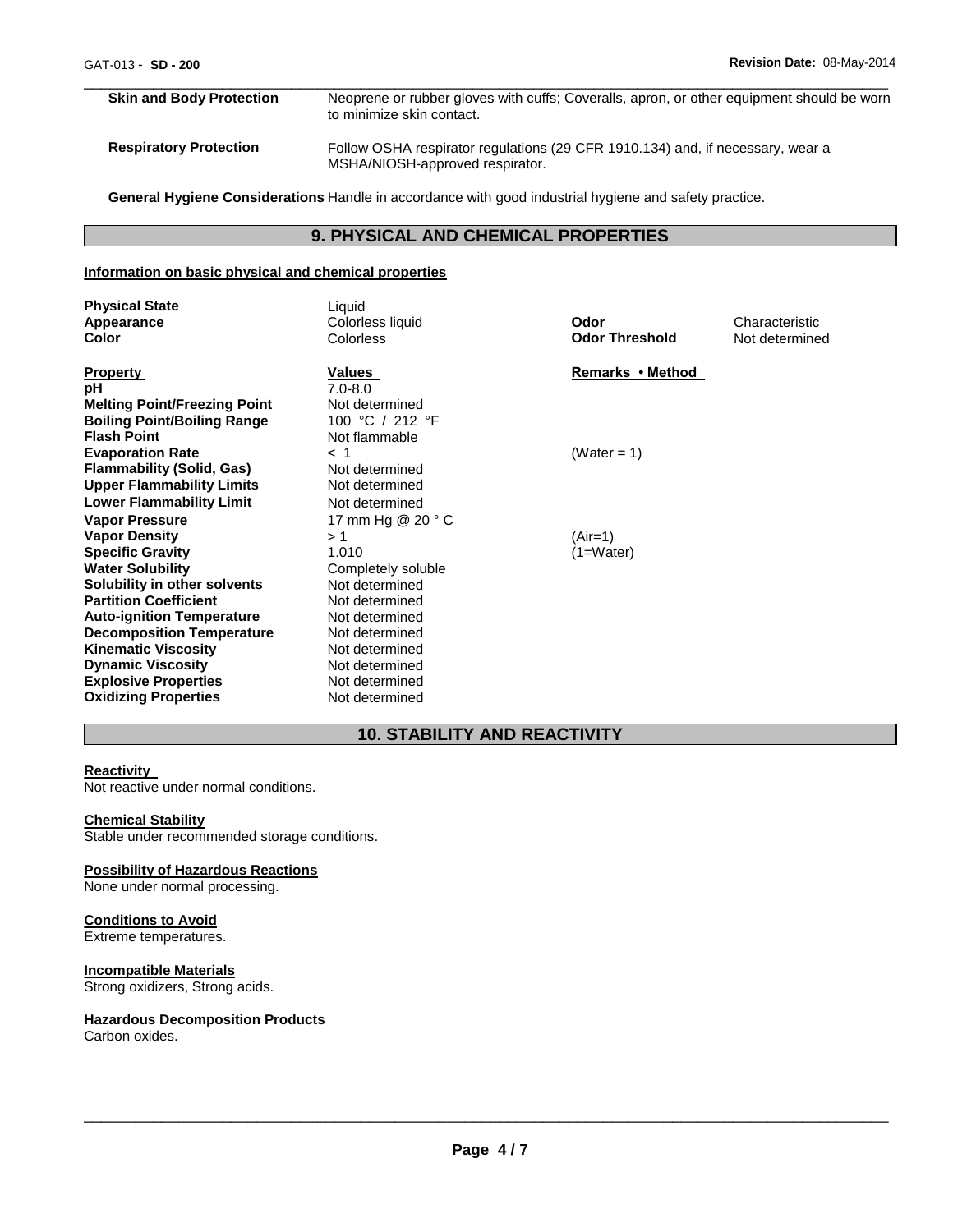#### \_\_\_\_\_\_\_\_\_\_\_\_\_\_\_\_\_\_\_\_\_\_\_\_\_\_\_\_\_\_\_\_\_\_\_\_\_\_\_\_\_\_\_\_\_\_\_\_\_\_\_\_\_\_\_\_\_\_\_\_\_\_\_\_\_\_\_\_\_\_\_\_\_\_\_\_\_\_\_\_\_\_\_\_\_\_\_\_\_\_\_\_\_ **11. TOXICOLOGICAL INFORMATION**

#### **Information on likely routes of exposure**

| <b>Product Information</b> |                                  |
|----------------------------|----------------------------------|
| <b>Eve Contact</b>         | Causes serious eye irritation.   |
| <b>Skin Contact</b>        | Causes skin irritation.          |
| <b>Inhalation</b>          | Avoid breathing vapors or mists. |
| Ingestion                  | Do not taste or swallow.         |

#### **Component Information**

| <b>Chemical Name</b>                                              | Oral LD50           | Dermal LD50 | <b>Inhalation LC50</b> |
|-------------------------------------------------------------------|---------------------|-------------|------------------------|
| Alkyl dimethyl benzyl ammonium<br>chloride (C12-16)<br>68424-85-1 | $= 426$ mg/kg (Rat) |             |                        |

#### **Information on physical, chemical and toxicological effects**

| <b>Symptoms</b>                                         | Please see section 4 of this SDS for symptoms.                                                            |
|---------------------------------------------------------|-----------------------------------------------------------------------------------------------------------|
|                                                         | Delayed and immediate effects as well as chronic effects from short and long-term exposure                |
| Carcinogenicity                                         | This product does not contain any carcinogens or potential carcinogens as listed by OSHA,<br>IARC or NTP. |
| <b>Numerical measures of toxicity</b><br>Not determined |                                                                                                           |
| <b>Unknown Acute Toxicity</b>                           | 1-3% of the mixture consists of ingredient(s) of unknown toxicity.                                        |
| <b>12. ECOLOGICAL INFORMATION</b>                       |                                                                                                           |

#### **Ecotoxicity**

An environmental hazard cannot be excluded in the event of unprofessional handling or disposal.

# **Persistence/Degradability**

Not determined.

**Bioaccumulation** Not determined.

#### **Mobility** Not determined

**Other Adverse Effects** Not determined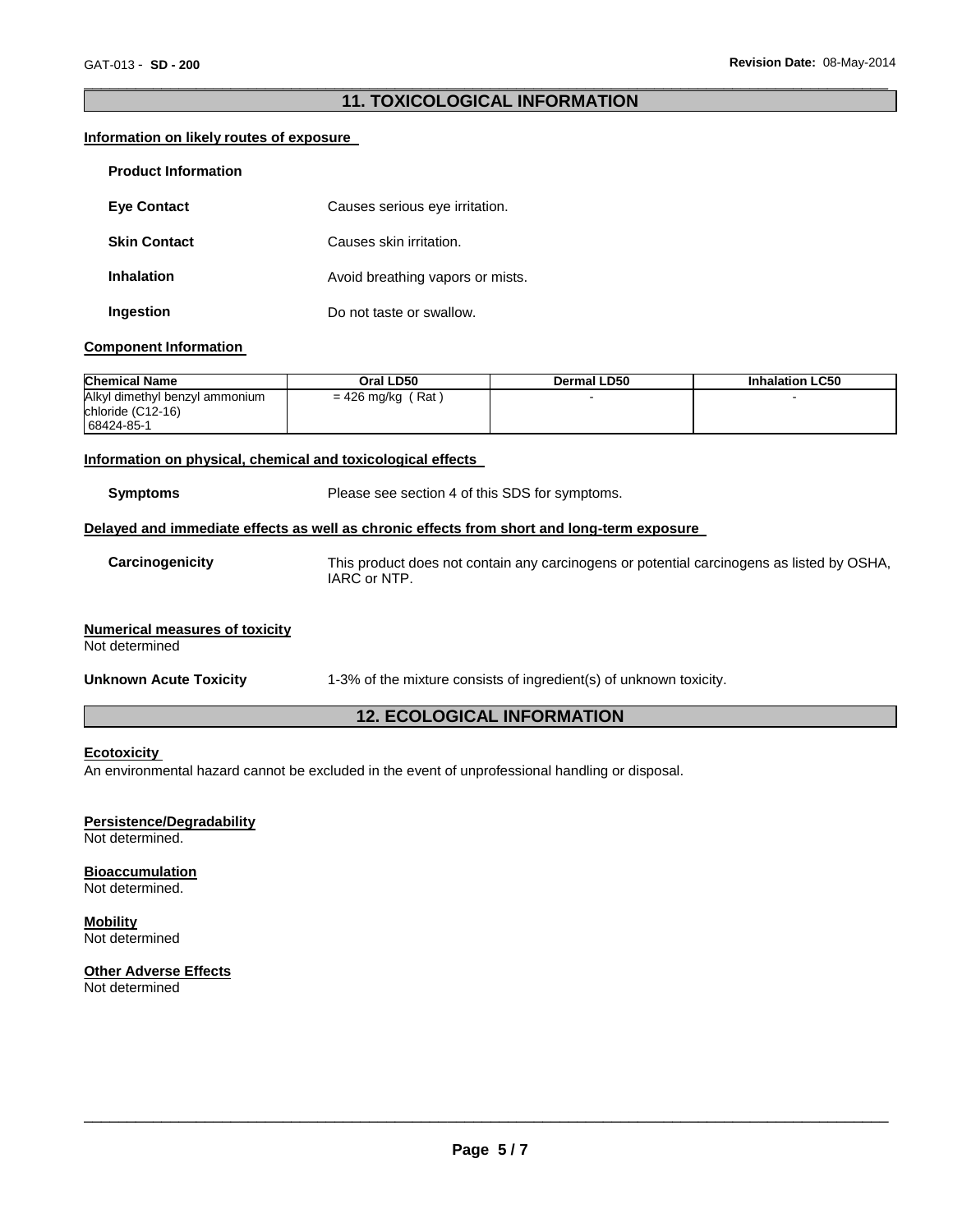#### \_\_\_\_\_\_\_\_\_\_\_\_\_\_\_\_\_\_\_\_\_\_\_\_\_\_\_\_\_\_\_\_\_\_\_\_\_\_\_\_\_\_\_\_\_\_\_\_\_\_\_\_\_\_\_\_\_\_\_\_\_\_\_\_\_\_\_\_\_\_\_\_\_\_\_\_\_\_\_\_\_\_\_\_\_\_\_\_\_\_\_\_\_ **13. DISPOSAL CONSIDERATIONS**

#### **Waste Treatment Methods**

| <b>Disposal of Wastes</b>     | Disposal should be in accordance with applicable regional, national and local laws and<br>regulations. |
|-------------------------------|--------------------------------------------------------------------------------------------------------|
| <b>Contaminated Packaging</b> | Disposal should be in accordance with applicable regional, national and local laws and<br>regulations. |

# **14. TRANSPORT INFORMATION**

| <b>Note</b>                            | Please see current shipping paper for most up to date shipping information, including<br>exemptions and special circumstances. |  |  |
|----------------------------------------|--------------------------------------------------------------------------------------------------------------------------------|--|--|
| <u>DOT</u>                             | Not regulated                                                                                                                  |  |  |
| <u>IATA</u>                            | Not regulated                                                                                                                  |  |  |
| <b>IMDG</b><br><b>Marine Pollutant</b> | Not regulated<br>This material may meet the definition of a marine pollutant                                                   |  |  |

# **15. REGULATORY INFORMATION**

#### **International Inventories**

Not determined

#### **Legend:**

*TSCA - United States Toxic Substances Control Act Section 8(b) Inventory DSL/NDSL - Canadian Domestic Substances List/Non-Domestic Substances List EINECS/ELINCS - European Inventory of Existing Chemical Substances/European List of Notified Chemical Substances ENCS - Japan Existing and New Chemical Substances IECSC - China Inventory of Existing Chemical Substances KECL - Korean Existing and Evaluated Chemical Substances PICCS - Philippines Inventory of Chemicals and Chemical Substances* 

#### **US Federal Regulations**

**SARA 313**

Not determined

# **US State Regulations**

#### **U.S. State Right-to-Know Regulations** Not determined